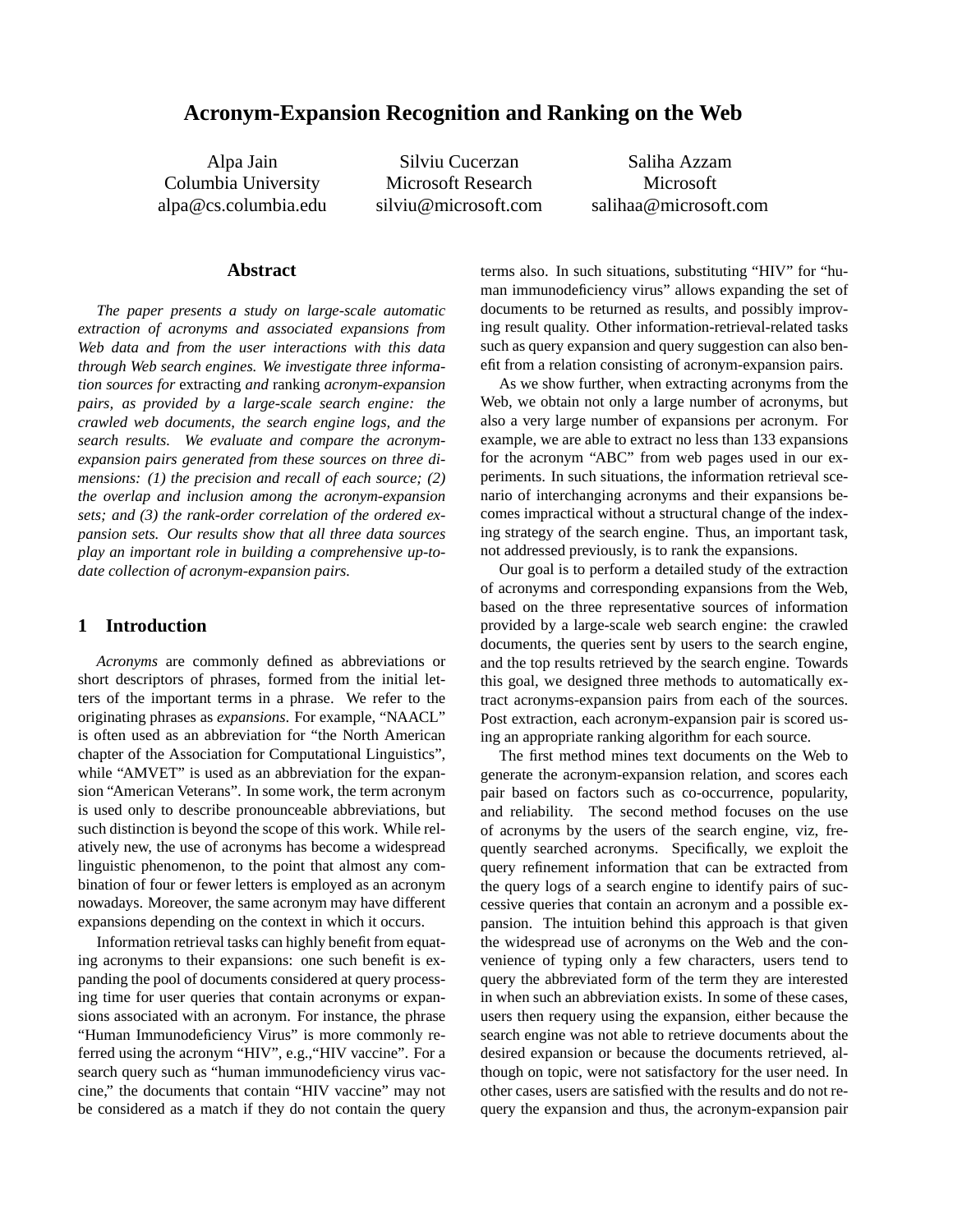| Rank                                                         | Web documents                                                                                                                                                                                                                                                                                                                                     | Query logs                                                                                                                                                                                                                                                                                                                          | Search results                                                                                                                                                                                                                                  |
|--------------------------------------------------------------|---------------------------------------------------------------------------------------------------------------------------------------------------------------------------------------------------------------------------------------------------------------------------------------------------------------------------------------------------|-------------------------------------------------------------------------------------------------------------------------------------------------------------------------------------------------------------------------------------------------------------------------------------------------------------------------------------|-------------------------------------------------------------------------------------------------------------------------------------------------------------------------------------------------------------------------------------------------|
| 1<br>$\overline{c}$<br>3<br>4<br>5<br>6<br>7<br>8<br>9<br>10 | american automobile association<br>automobile association of america<br>archives of american art<br>appraisers association of america<br>area agencies on aging<br>american avalanche association<br>american accounting association<br>american arbitration association<br>american association of anatomists<br>australian airports association | american automobile association<br>automobile association of america<br>american auto association<br>american arbitration association<br>american automotive association<br>arkansas activities association<br>abdominal aortic aneurysm<br>agricultural adjustment act<br>american airlines arena<br>american academy of audiology | american automobile association<br>amateur astronomers association<br>american ambulance association<br>american accordionists association<br>american accounting association<br>automotive for all your automotive<br>archives of american art |
| $\overline{2}$<br>3<br>4<br>5<br>6<br>7<br>8<br>9<br>10      | american bonsai society<br>american bamboo society<br>american brachytherapy society<br>atlas business solutions<br>american board of surgery<br>automated bond system<br>associated builder solutions<br>alternative behavioral services<br>american bladesmith society<br>asset backed securities                                               | american breeders service<br>albino black sheep<br>american bureau of shipping<br>allen b schwartz<br>amniotic band syndrome<br>american breeder service<br>american bible society<br>american board of surgery<br>american building supply<br>alternative behavioral services                                                      | american bureau of shipping<br>australian bureau of statistics<br>the american bonanza society<br>the american budgerigar society<br>acrylonitrile butadiene styreneplastic<br>amity business school<br>ashland bus system                      |

**Table 1.** Top 10 expansions for acronyms "AAA" and "ABS" generated using proposed sources.

is not captured by the query logs. This motivated a third approach for extracting acronym-expansion pairs, which uses the acronyms obtained from the logs as a starting point and processes the top search results retrieved by the search engine for those acronyms to extract the expansions available among the results and are possibly missing from the logs.

We present a comparison of the acronym-expansion relations that were generated and ranked using the three sources mentioned above. Interestingly, while there is a substantial overlap among these relations, each method extracts a large number of pairs not produced by the other methods (e.g., Table 1 illustrates this using ten top-ranked expansions generated by each source for "AAA" and "ABS"). We discuss the extent of correlation and disagreement among the ranking produced by each method. To the best of our knowledge, no other work has been carried out to study such diverse sources to extract and rank acronym-expansion pairs.

The paper is structured as follows: we first describe our approach to extract and rank acronym-expansion pairs using three different information sources. Then, we present our experimental evaluation of individual relations as well as comparisons of the proposed methods.

# **2 Extracting Acronym-Expansion Pairs from a Web Crawl**

The main advantage of extracting acronyms from web documents, instead of relying on specialized databases or acronym sites, is the ability to deal with the growing amount of textual information in web documents, email, and newsgroup data, where new acronyms are created every day, before dictionaries, encyclopedia or specialized acronym collections can be updated. To process the text data available from a web crawl, we designed a two stage extraction approach based on existing techniques for acronym-expansion extraction. First, we identify candidate sentences using a

finite-state lexical scanner and then we examine these candidate sentences for any acronym-expansion pairs.

To identify a candidate sentence, we follow the approach in [1, 9, 11] and apply simple character matching heuristics such as checking for uppercase letters and parentheses. In addition to these heuristics, we use linguistic features by identifying simple phrase structures, using a lightweight part-of-speech tagger, to allow for prepositional phrases as in "ACMC (Assistant Commandant of the Marine Corps)." Once a candidate sentence is identified, we search for acronym-expansion pairs using further heuristics suggested in [5, 7] which mainly focus on the length and the order of the letters in an acronym and the words in its expansion. Intuitively, these heuristics restrict the number of stopwords (determiners, prepositions, and conjunctions) and *significant words* (non-stopwords) in an expansion. These constraints can be tuned based on the precision and recall requirements: if precision is crucial, the number of content words in the expansion can be restricted to not exceed the total number of letters in the acronym. This constraint will select the expansion "Certified Public Accounting" in "Candidate for Certified Public Accounting (CPA)", correctly excluding the word "candidate", but may reject good expansions such as "National Historic Landmarks" in "National Historic Landmarks Program (NHL)".

Finally, we carry out *expansion normalization* to identify semantically identical expansions with non-identical string representations (e.g., "Frequently Asked Question" and "Frequently-Asked Questions"). We detect such variations using a rule-based approach that compares expansions while ignoring punctuations and the grammatical number (singular or plural) of the terms in the expansion phrases. To select a canonical representation, we rely on ranks assigned to these expansions, as described later in Section 5.

We processed about 4 million arbitrary documents, after filtering out HTML tags, from the web crawl data for Live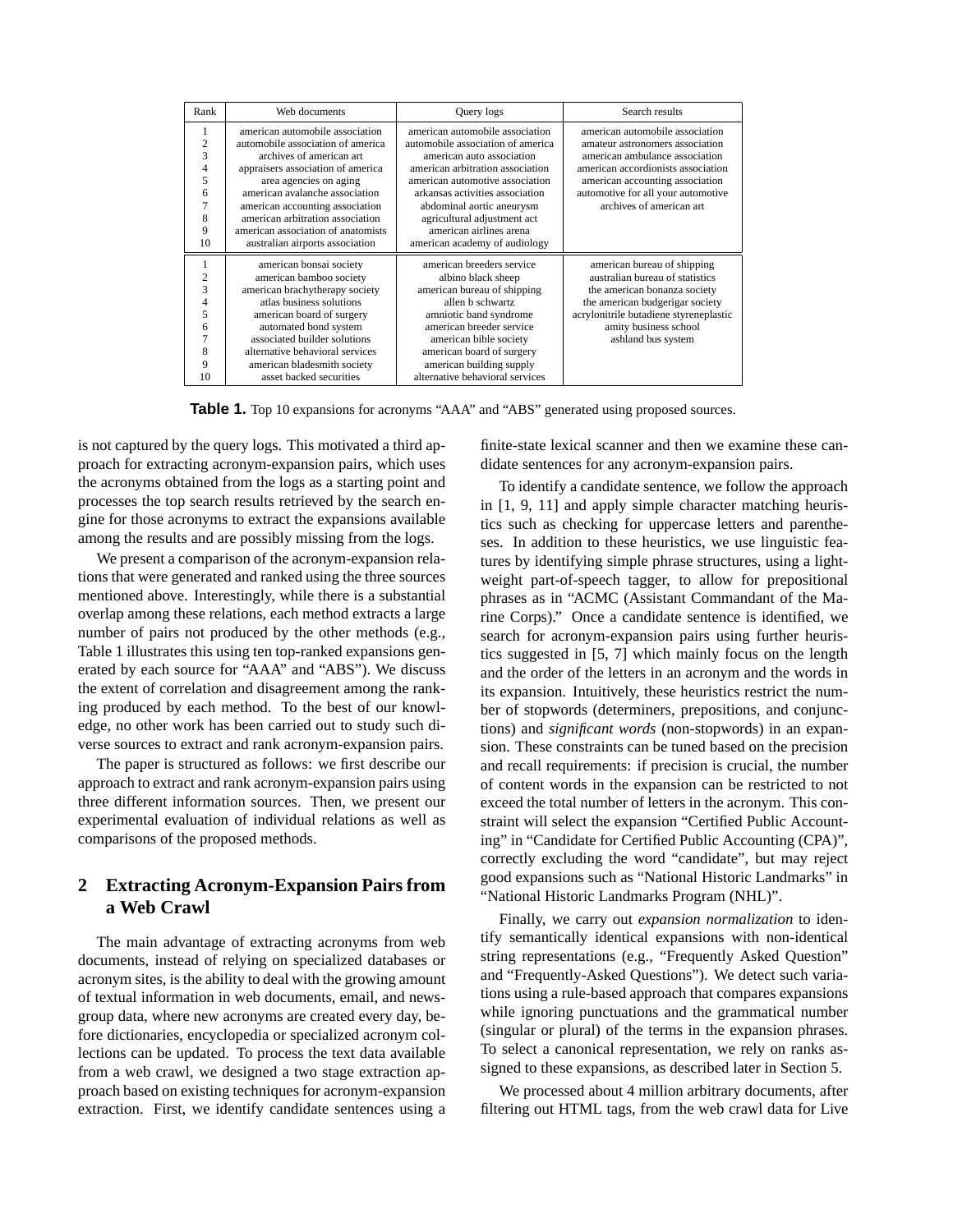Search<sup>1</sup>. The extraction and ranking process was carried out on a single machine, over a period of few days, and generated 176,190 pairs.

## **3 Extracting Acronym-Expansion Pairs from Search Query Logs**

While the acronym-expansion relation obtained from the web crawl provides insightful information about the usage of acronyms on the Web, it is not necessarily indicative of the acronym knowledge and usage in the general population of web users. To capture this component, we resorted to statistics extracted from logs of queries issued by users of a large scale, popular web search engine (Live Search). The expansions provided by Live Search users, in conjunction with the information supplied by the top search results, provide a snapshot of the users' perception and usage of acronyms.

Parsing search engine query logs to generate acronymexpansion pairs presents a number of challenges. Since all popular search engines, including the one employed, are case-insensitive, users seldom submit the queries cased properly and thus, query logs may not provide sufficient information about the proper capitalization of the words in the queries. In particular, the Live Search query logs contained all queries in lower case form. Furthermore, queries typically do not contain both an acronym and its expansion and therefore, the syntactic patterns used in existing work used to process web documents would fail to identify any acronym-expansion pairs.

To overcome these problems, we developed an algorithm to construct acronym-expansion pairs from web search sessions, by analyzing pair of queries that were submitted in succession by the search engine users. Specifically, we only processed pairs of queries in which:

- first query contains at least two characters and no spaces;
- second query contains at least five characters;
- first query is not a substring of the second query.

For these pairs, we perform a dynamic programming match in which we allow consecutive letters in the first query to match word prefixes of length up to three in the second query with an option of skipping stop words. This strategy allowed us to match correctly pairs such as "cool" and "cooperation in ontology and linguistics", which a simple greedy match strategy would fail to recognize.

We analyzed a Live Search query log containing almost 100 million query pairs and generated more than 50,000 acronym-expansion pairs, which indicates a relatively high popularity of acronym-related queries. Since query logs are plagued by misspellings even more than the web documents, we employed the spell checker of the search engine to remove the misspelled expansions, to ultimately obtain 43,413 acronym-expansion pairs.

# **4 Extracting Acronym-Expansion Pairs from Search Results**

While the search-log-based strategy studies the acronym-expansion pairs popular among the search-engine users, it disregards the fact that some expansions may have been present in the top search results and the users did not have to refine their queries. To compensate for this effect, we employed a method to extract acronyms from the top search result returned by a popular web search engine.

We started with the list of acronyms generated from the query log mining process, and issued each acronym as a search query to Live Search. We retrieved the top 50 search results, from which we extracted the document titles. We then employed the matching strategy based on search-session query pairs with one modification, allowing matching the acronym to a substring of the title (rather than the whole title); for example, the acronym "AAA" can match the first three words of the retrieved title "Amateur Astronomers Association of New York City". While the simple presence of an acronym in a document or a candidate expansion in the title does not provide guarantees about the relationship between the document and the acronym, such a relationship is very likely to exist for documents retrieved in the top 50 results by a web search engine. Note also that this strategy may lead to cropping out parts of the official name of the entity targeted by the document (e.g. "of New York City"), which can be detrimental to our goal, as shown by the precision numbers in our experiments, but can also be regarded as a positive generalization effect.

## **5 Ranking the Acronym Expansions**

So far, we described our extraction process for each of the three information sources. We observed that each method generates a large number of acronyms with multiple associated expansions, e.g., we retrieved 55 expansions for "AAA" using the web crawl data (see Table 1). To discriminate among the expansions associated with an acronym, we assign a score to each expansion and then rank the expansions based on their scores. We now discuss the ranking of acronym expansions for each source.

**Web Crawl:** Given an acronym  $A$  and expansion  $E$  pair generated from the web crawl data (Section 2), we compute the *Score(A, E)* based on the following factors:

- Co-occurrence between  $A$  and  $E$
- Popularity of the pair  $(A, E)$
- Reliability of sources for the pair  $(A, E)$

To estimate these factors, we rely on documents that contain both the acronym  $A$  and the expansion  $E$ , as retrieved by sending queries of the form "*expansion (acronym)*" to a web search engine.<sup>2</sup> We refer to these queries as *co-occurrence*

<sup>1</sup>http://www.live.com

<sup>2</sup>We can also use "acronym (expansion)" but preliminary experiments showed that such queries do not modify the relative ranking.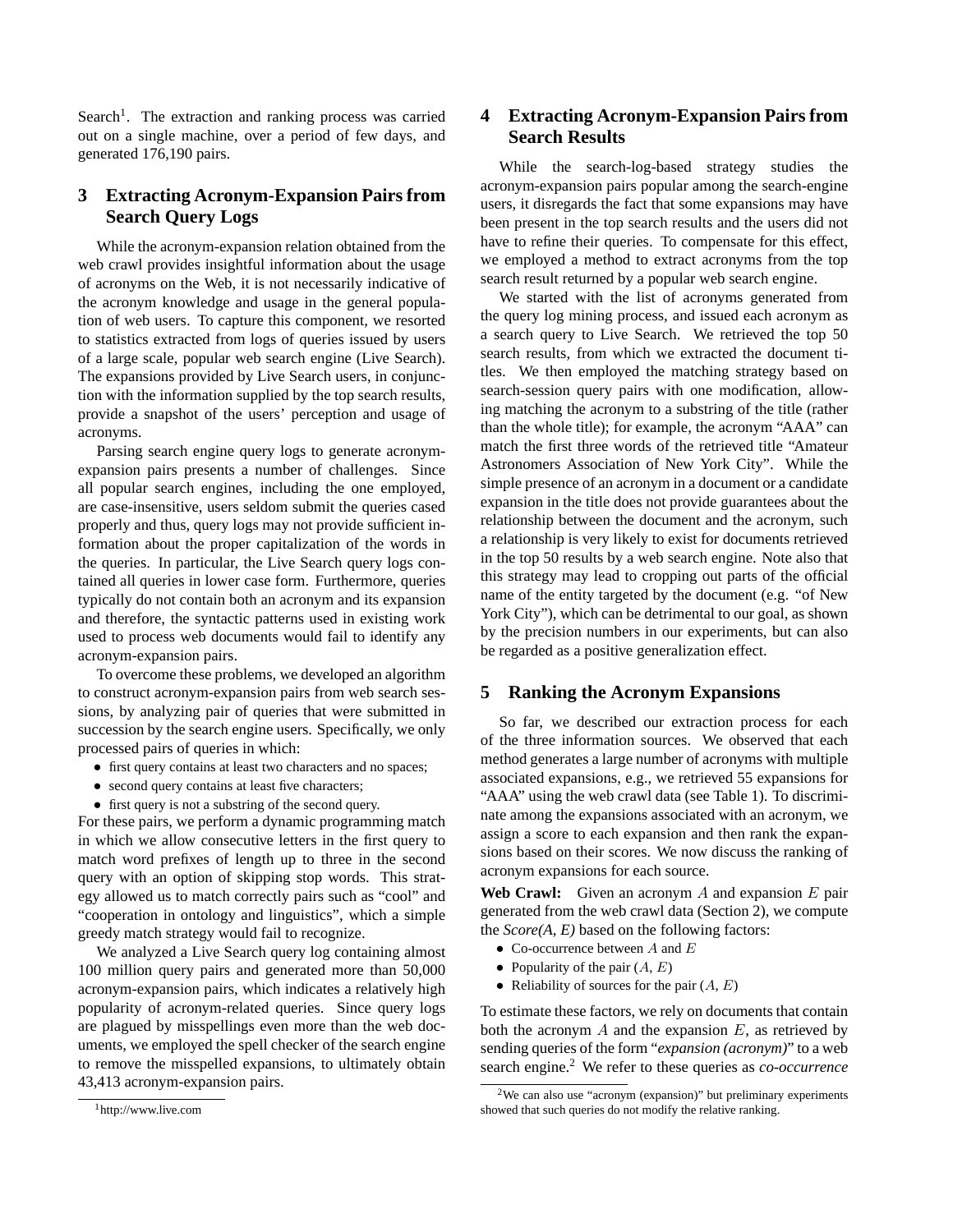*queries*. We compute the score of a pair after parsing the search results obtained for the co-occurrence queries.

*Co-occurrence:* We measure the association strength between an acronym and its expansion using the pointwise mutual information (PMI), computed as  $log_2 \frac{P(A \text{ and } E)}{P(A) \cdot P(E)}$ , where  $P(A \text{ and } E)$  denotes the probability that A and E co-occur, and  $P(A)$  and  $P(E)$  denote the occurrence probabilities of  $A$  and  $E$ , respectively. These probabilities are estimated using the PMI-IR algorithm in [10], which employs the expected number of web hits as computed by a Web search engine for the queries "E" and "E(A)": *PMI(A,*  $E = \frac{hits("E(A))}{hist(E)}$ . (*P(A)* is common across the scores of  $hits(E)$ all expansions.)

*Popularity:* Oftentimes, acronyms that are uncommon on the Web are created for local usage, e.g., within a community, organization, or a website. If these acronyms and their expansions are often mentioned together in such a domain, the co-occurrence value may be relatively high for such pairs. For this reason, we also measure the *popularity* of an acronym-expansion pair as the number of unique domains among the URLs returned in the results for the cooccurrence query, and use it as a correction factor.

*Reliability:* Finally, we want to boost the scores for expansions hosted on *reliable* web pages. Using *PageRank* as an indicator of reliability, we compute the reliability score of an acronym-expansion pair as the average PageRank of top  $k$  pages in the results for the co-occurrence query.<sup>3</sup>

After normalizing the number of unique domains and average PageRank, we compute the score of an acronymexpansion pair as:  $Score(A, E) = PMI(A, E) \cdot D(A, E) \cdot$  $S(A, E)$ , where  $D(A, E)$  and  $S(A, E)$  is the normalized number of unique domains and average PageRank respectively, with 1 being the maximum score.

**Query Logs:** To rank expansions of an acronym generated from search query logs (Section 3), we use the frequency, i.e., the number of times an expansion follows an acronym in user search sessions.

**Search Results:** We investigated two methods to rank expansions extracted using the search results (Section 4): one in which the expansions are ranked using the highest ranked document from which they were extracted and another in which the ranks of all such generating documents are aggregated. Since these two methods returned similar results (in terms of the Spearman correlation of the ranked lists), we used the former as being the simpler of the two.

### **6 Findings**

We first evaluated each of the methods by computing the *precision* and *recall* of the extracted relations. Additionally, we measured the *overlap* and *inclusion* of the relations and finally, we compared the three ranked expansion lists.

#### **6.1 Precision and Recall**

A major challenge in evaluating precision of large size collections of acronym-expansion pairs such as those generated by our methods is that no comprehensive *gold standard* set exists. To compute the precision, we drew a random sample of 2,498 pairs and manually verified the correctness of the expansions provided by each method. Specifically, we issued the co-occurrence queries (see Section 5) for each acronym-expansion pair to Live Search and manually examined the results, including the document title, text, etc., for evidence that the pair is correct. We calculated the precision for a set of acronym-expansion pairs  $(E_s)$  as: <sup>|</sup>*Correct acronym-expansion pairs*<sup>|</sup> . The web crawl-based  $|E_s|$ method has the highest precision, of 96.7%, followed by the log-based method with 90% and the search-result-based method with 81.2%. When we combine all methods, by constructing a collective set of acronym-expansion pairs, the precision is 91.5%.

| Method                                | Acronym recall      | <b>Expansion recall</b> | Overall pairs               |
|---------------------------------------|---------------------|-------------------------|-----------------------------|
| Crawl<br>Query logs<br>Search results | 0.8<br>0.57<br>0.53 | 0.45<br>0.27<br>0.19    | 176,190<br>43.413<br>43.413 |
| Combined                              | 0.82                | 0.49                    |                             |

**Table 2.** Number of acronym-expansion pairs and recall of the three sources as calculated using Wikipedia.

To compute the recall, we generated a list of acronymexpansion pairs from Wikipedia, and used these pairs as the *reference set*. For each method, we measured the *acronym recall* and the *expansion recall*. Specifically, for a set of acronyms  $(A)$  extracted by a method and the set of acronyms in the reference set  $(R_a)$ , we compute the acronym recall as  $\frac{|A \cap R_a|}{|R_a|}$ . To measure the expansion recall, we consider the acronyms common to both the reference set and an extracted relation ( $A \cap R_a$ ). If E denotes the set of expansions extracted for acronyms in  $A \cap R_a$  by one of our methods and  $R_e$  denotes the corresponding expansions in the reference set, then the expansion recall is computed as  $|E \cap R_e|$  $\frac{|\mathcal{R}_e|}{|\mathcal{R}_e|}$ . Table 2 lists the acronym and expansion recall for each method and the combination of the three.

The precision and recall numbers we obtained are consistent with those reported in previous work [9, 11, 5]. However, using the novel query-session-based sources show a drop in recall and precision (as expected) since they only focus on the frequently searched acronym-expansion pairs. However, these methods are orders of magnitude faster than the crawl-based methods and thus, our experiments quantify the quality-time tradeoff between the sources. Overall, our experiments show that suitability of each approach depends on the system requirements: if precision if critical, using the web-crawl-based method is preferable, whereas if recall is critical, it is beneficial to combine all three methods.

<sup>&</sup>lt;sup>3</sup>We chose  $k=10$  pages to keep the ranking time low.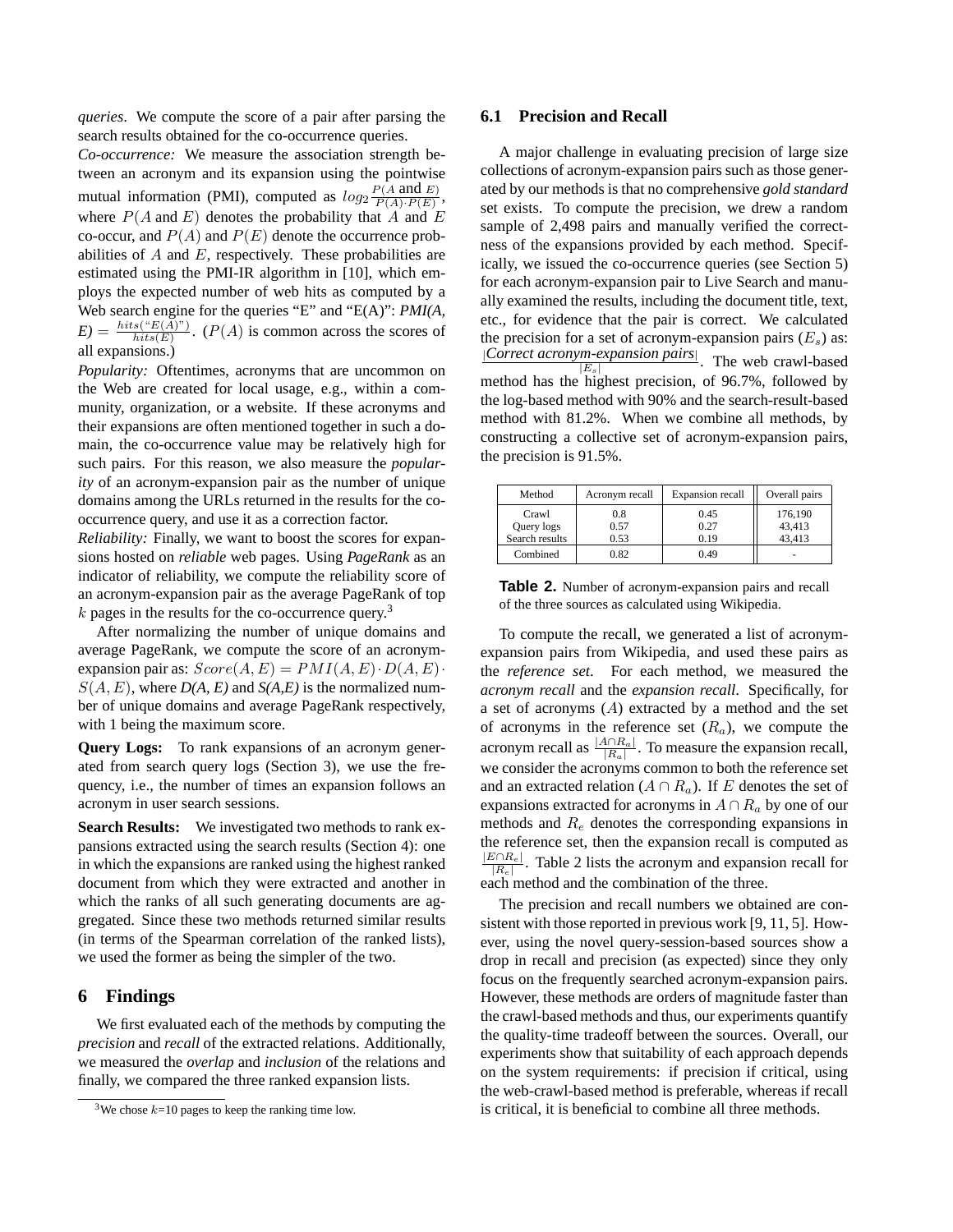

**Figure 1.** Number of expansions for acronyms extracted from: (a) web documents; (b) query logs; (c) search results.

### **6.2 Comparing The Proposed Methods**

We compared the acronym-expansion relation generated by each method along multiple dimensions. Specifically, we studied the overall distribution of the number of expansions associated with an acronym in each relation as well as the pair-wise *overlap* and *inclusion* for the relations.

Figure 1 illustrates the percentage of extracted acronyms with a certain number of expansions, for each method. For instance, among the acronyms extracted from the web crawl data, 64% were associated with 1 expansion, 14% were associated with 2 expansions, and 1% exceeded 40 expansions. The distributions for the acronyms obtained from the query logs and the web crawl are quite similar. The large fraction associated with one expansion in both cases suggests that a substantial number of acronyms are used with only one meaning on the web and by the search engine users. In contrast, the search results seem to provide a much balanced distribution of possible expansions.

| Reference | Test   | Acronym recall | Expansion recall |
|-----------|--------|----------------|------------------|
| Crawl     | Logs   | 0.37           | 0.14             |
| Crawl     | Search | 0.34           | 0.12             |
| Search    | Crawl  | 0.73           | 0.20             |
| Search    | Logs   | 1.00           | 0.15             |
| Logs      | Crawl  | 0.67           | 0.28             |
| Logs      | Search | 0.84           | 0.20             |

**Table 3.** Inclusion across the acronym-expansion pairs generated by each method.

**Overlap and Inclusion:** To measure the degree of overlap between the three methods, we examine each pair of methods. Specifically, given a pair of acronym-expansion relations, we determine the number of expansions, for each acronym, that are common to both relations. Additionally, we calculate the *overlap ratio* by dividing the number of overlapping expansions by the minimum number of expansions for that acronym (which is the maximum achievable overlap). Figure 2 shows the pair-wise overlap as well as overlap ratios for all three methods. It is noteworthy that when the actual overlap is small, the maximum achievable overlap also tends to be small, which suggests that there are many acronyms with a small number of popular expansions that can be extracted from any of the three resources.

We further studied the pair-wise *inclusion* of acronymexpansion relations to identify whether any single relation completely subsumed the other relations. We measured the pair-wise inclusion, by holding one of the relations as the reference set and measuring the acronym and expansion recall as defined earlier. The inclusion values for all 6 pairs are shown in Table 3. Interestingly, while the acronym recall is high, the expansion recall indicates that the three methods are able to extract different expansions from the three web sources employed. In conjunction with the high precision numbers obtained, this suggests that a comprehensive list of expansions, which covers both the web usage and the user needs, cannot be obtained from mining (based on strict matching patterns) only one information source.



**Figure 3.** Average Spearman correlation coefficient among the three ranked lists of expansions.

**Rank Correlation:** Figure 3 synthesizes the results from the Spearman [3] rank correlation tests carried out on the ranked lists generated by each of the methods. The correlation coefficients, averaged over the overlapping expansion lists of various sizes, were overwhelmingly positive, but below the critical values and do not allow us to conclude that the rankings computed by these methods are correlated.

## **7 Related Work**

Several approaches to automatically extract acronymexpansion pairs from text documents have been successfully investigated. [9] proposed AFP (Acronym Finding Program), which uses the longest common subsequence to identify acronyms of 3 to 10 uppercase letters formed from initials of expansion terms, ignoring stopwords. [11] proposed TLA (Three Letter Acronyms), which segments the text into *chunks* and checks adjacent chunks for candidate